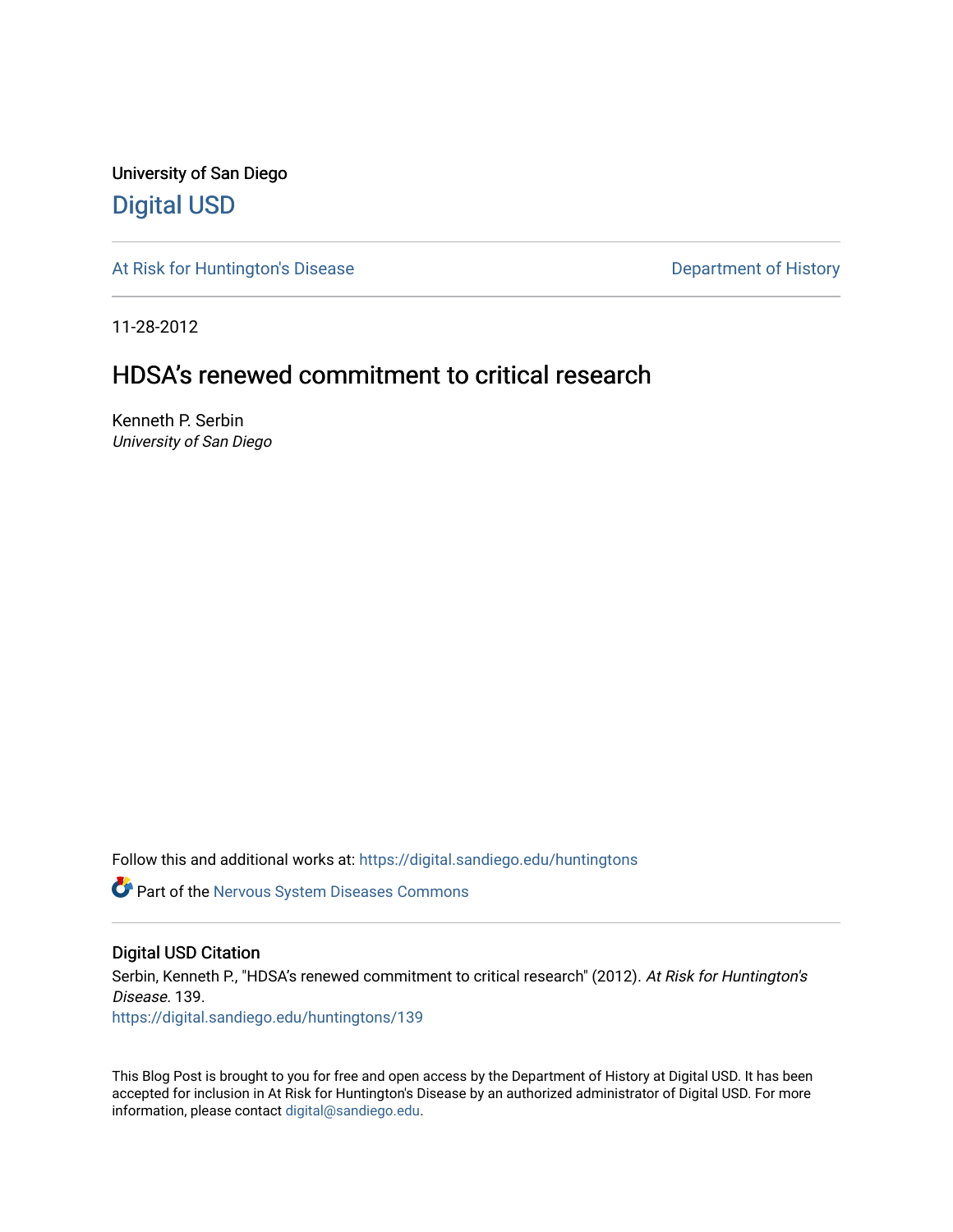# [At Risk for Huntington's Disease](http://curehd.blogspot.com/)

*HD is a genetically caused brain disorder that causes uncontrollable bodily movements and robs people's ability to walk, talk, eat, and think. The final result is a slow, ugly death. Children of parents with HD have a 50-50 chance of inheriting the disease. There is no cure or treatment.*

#### Blog Archive

- $\blacktriangleright$  [2021](http://curehd.blogspot.com/2021/) (12)
- $\blacktriangleright$  [2020](http://curehd.blogspot.com/2020/) (16)
- $\blacktriangleright$  [2019](http://curehd.blogspot.com/2019/) (19)
- $\blacktriangleright$  [2018](http://curehd.blogspot.com/2018/) (16)
- $\blacktriangleright$  [2017](http://curehd.blogspot.com/2017/)(14)  $\blacktriangleright$  [2016](http://curehd.blogspot.com/2016/) (13)
- $\blacktriangleright$  [2015](http://curehd.blogspot.com/2015/) (24)
- $\blacktriangleright$  [2014](http://curehd.blogspot.com/2014/) (24)
- $\blacktriangleright$  [2013](http://curehd.blogspot.com/2013/) (30)
- $\sqrt{2012(26)}$  $\sqrt{2012(26)}$  $\sqrt{2012(26)}$ 
	- [►](javascript:void(0)) [December](http://curehd.blogspot.com/2012/12/) (2)
	- [▼](javascript:void(0)) [November](http://curehd.blogspot.com/2012/11/) (3)
		- HDSA's renewed [commitment](http://curehd.blogspot.com/2012/11/hdsas-renewed-commitment-to-critical.html) to critical research Designing the best drug possible to defeat [Hunting...](http://curehd.blogspot.com/2012/11/designing-best-drug-possible-to-defeat_17.html) The definitive step out of the [Huntington's](http://curehd.blogspot.com/2012/11/the-definitive-step-out-of-huntingtons.html) closet
	- [►](javascript:void(0)) [October](http://curehd.blogspot.com/2012/10/) (1)
	- [►](javascript:void(0)) [September](http://curehd.blogspot.com/2012/09/) (2)
	- $\blacktriangleright$  [August](http://curehd.blogspot.com/2012/08/) (2)
	- $\blacktriangleright$  [June](http://curehd.blogspot.com/2012/06/) (2)
	- $\blacktriangleright$  [May](http://curehd.blogspot.com/2012/05/) (1)
	- $\blacktriangleright$  [April](http://curehd.blogspot.com/2012/04/) (2)
	- $\blacktriangleright$  [March](http://curehd.blogspot.com/2012/03/) (3)
	- $\blacktriangleright$  [February](http://curehd.blogspot.com/2012/02/) (3)
	- $\blacktriangleright$  [January](http://curehd.blogspot.com/2012/01/)  $(5)$
- $\blacktriangleright$  [2011](http://curehd.blogspot.com/2011/) (33)
- $2010(26)$  $2010(26)$
- $2009(21)$  $2009(21)$
- $2008(7)$  $2008(7)$
- $2007(7)$  $2007(7)$
- $\blacktriangleright$  [2006](http://curehd.blogspot.com/2006/) (4)
- $\blacktriangleright$  [2005](http://curehd.blogspot.com/2005/) (17)

### About Me **GENE [VERITAS](https://www.blogger.com/profile/10911736205741688185)**

View my [complete](https://www.blogger.com/profile/10911736205741688185) profile

#### WEDNESDAY, NOVEMBER 28, 2012

#### HDSA's renewed commitment to critical research

After a budgetary crisis that practically eliminated support to HD scientists in recent years, the Huntington's Disease Society of America (HDSA) has committed itself to reestablishing a program of research projects critical for developing effective treatments.

In a September 28 e-mail message to "HDSA friends," HDSA CEO Louise Vetter announced the hiring of George Yohrling, Ph.D., to fill the new position of Director of Medical & Scientific Affairs.

"In the past we have relied upon the volunteer support and consultation of physicians and scientists," Vetter explained in an interview in San Diego on November 16. "We will continue to do so. But based on what the pace of HD research is right now and our vision to have a new research program, we felt it was the right time to bring that expertise in-house."

Dr. Yohrling, a molecular neuroscientist, has worked in the HD field since 2000.

"His first job was with an HDSA Coalition for the Cure lab," Vetter said. "He was funded with an HDSA grant, and he has continued to stay in the field.... He has real expertise in HD, which is incredibly important. His primary task is to launch a new research program for the organization."

The hire marks the first step in fulfilling a series of goals outlined in HDSA's first-ever [strategic plan,](http://www.hdsa.org/about/planofwork201011/hdsa-strategic-plan-introduction.html) formulated after broad consultation with the HD community in 2011 and 2012, and [launched by Vetter at the annual HDSA convention last June \(click](http://curehd.blogspot.com/2012/02/its-time-for-huntingtons-community-to.html) here to read a report on the drafting of the plan).

In response to recent criticisms of HDSA because of the drastic decline in research support ([click here](http://curehd.blogspot.com/2011/10/making-sense-of-huntingtons.html) to read more), Vetter stated that HDSA is working "to have the most impact for the most people and help set the course for the best care and the best treatments as soon as possible."

(Watch the entirety of my interview with Vetter in the video below.)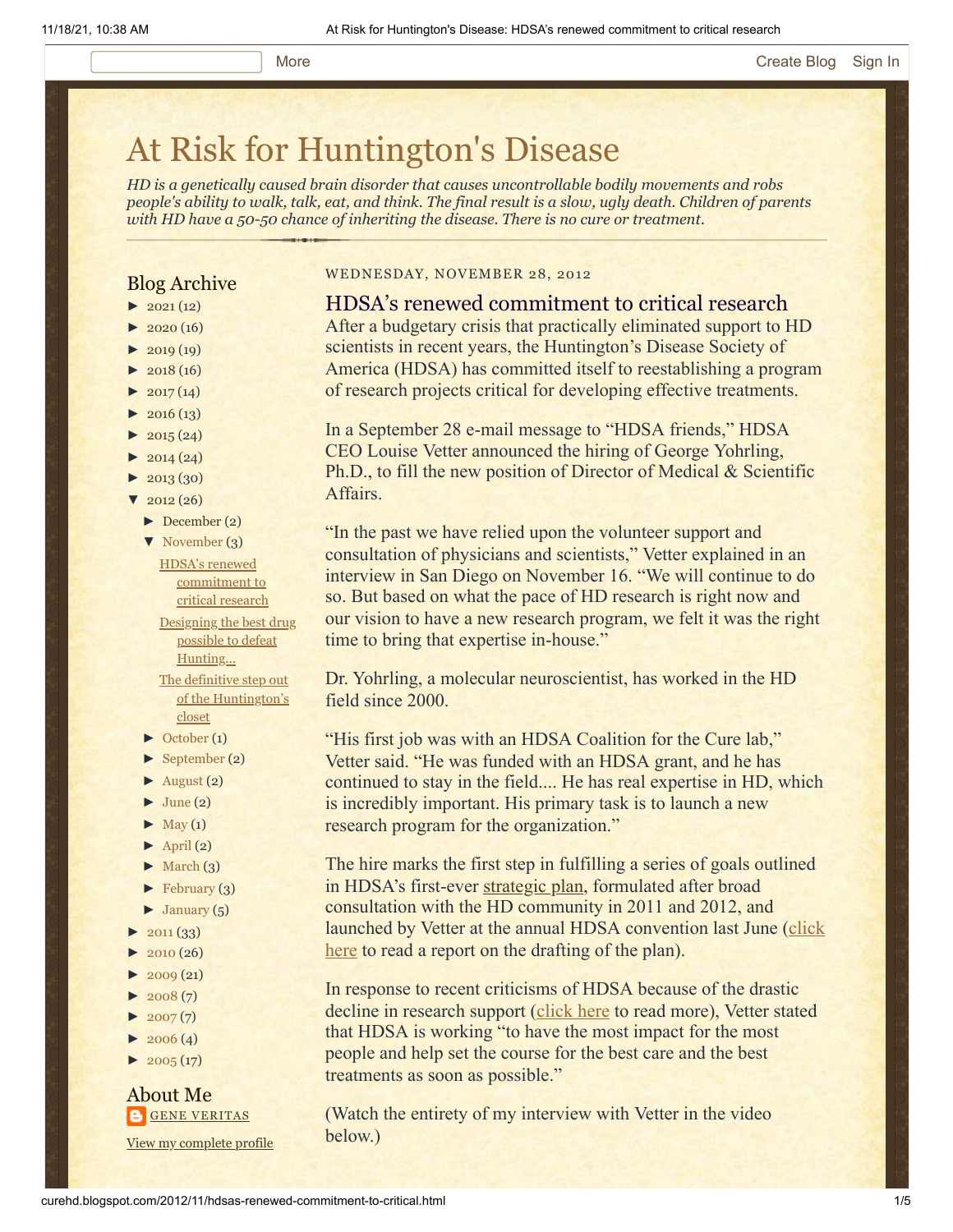## HD Links

[Huntington's](http://www.hdsa.org/) Disease Society of America [International](http://www.huntington-assoc.com/) Huntington **Association** [Huntington's](http://hddrugworks.org/) Disease Drug **Works** [Huntington's](http://www.hdlighthouse.org/) Disease **Lighthouse Hereditary Disease** [Foundation](http://www.hdfoundation.org/) [Huntington's](http://www.hdac.org/) Disease Advocacy Center Thomas [Cellini Huntington's](http://www.ourtchfoundation.org/) Foundation HDSA Orange County (CA) **[Affiliate](http://www.hdsaoc.org/)** HD Free with [PGD!](http://www.hdfreewithpgd.com/) [Stanford](http://www.stanford.edu/group/hopes/) HOPES Earth Source [CoQ10,](http://www.escoq10.com/) Inc.

## HD Blogs and Individuals

Chris Furbee: [Huntingtons](http://www.huntingtonsdance.org/) Dance Angela F.: Surviving [Huntington's?](http://survivinghuntingtons.blogspot.com/) Heather's [Huntington's](http://heatherdugdale.angelfire.com/) Disease Page



In crafting the new research program, HDSA planners took into account the organization's limited budget (about \$8.5 million annually) and strived to avoid duplicating efforts by other HD initiatives focused strictly on research, Vetter added.

Those initiatives include the **CHDI Foundation**, Inc., which spends tens of [millions of dollars annually, and the Hereditary Disease](http://www.hdfoundation.org/home.php) Foundation (HDF). Unlike HDSA, they do not offer support groups, care centers, or other forms of patient outreach.

Both Vetter and Dr. Yohrling emphasized that the new research program will focus on HD research in humans and human cells. This contrasts sharply with – but also necessarily complements – the research conducted on animals.

#### **Focusing on humans**

"We're calling it 'Human HD Biology Project,'" Dr. Yohrling said in a November 26 interview. "All of the observations will be from human HD patients, and not from a worm or mouse or fly. There'll be no arguing about the physiological relevance of the data we will acquire."

Dr. Yorhling explained that the project will function like a postdoctoral or clinical fellowship program. Young scientists will partner with the directors of HDSA's 21 Centers of Excellence for Family Services and Research, which see patients and other HD family members on a regular basis. It replaces the Coalition for the Cure grant program, which ceased to exist with the onset of the budget crisis.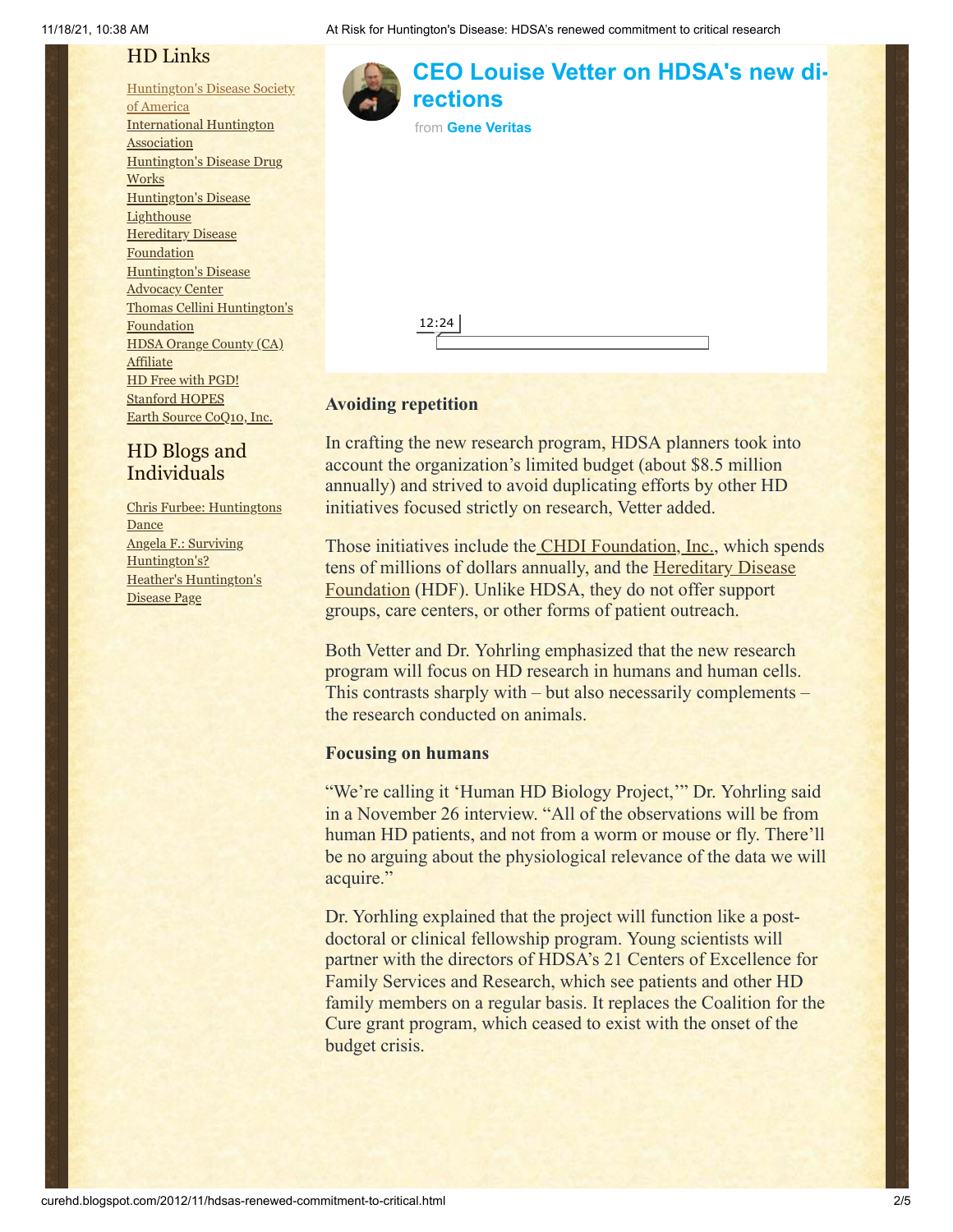

*Dr. George Yohrling (CHDI photo)*

The new researchers will focus on tasks such as the search for human biomarkers – specific signs of the disease within bodily fluids or tissues or the brain, for example – that will become crucial for measuring the effects of potential remedies.

"These are studies, not clinical trials, but their outcome could and should help support, drive, and steer clinical trials," Dr. Yohrling explained, adding that he is currently recruiting HD specialists to serve on the program's advisory committee, which will review the applications from researchers.

Grants will be relatively modest, Dr. Yorhling indicated. "These won't be \$250,000 jobs," he said. However, because of the clear emphasis on non-redundancy, "hopefully we'll get a big bang for our buck," he added.

HDSA has already raised funds to kick off the project, Dr. Yorhling said, although both he and CEO Vetter recognized the need to increase fundraising to expand support for research.

HDSA hopes to issue its first call for proposals in early 2013, Dr. Yohrling said.

HDSA also will continue to support an important consortium of HD stem cell researchers, he noted.

#### **A pivotal player**

Dr. Yohrling's diverse experience in HD research makes him a pivotal player in the search for treatments.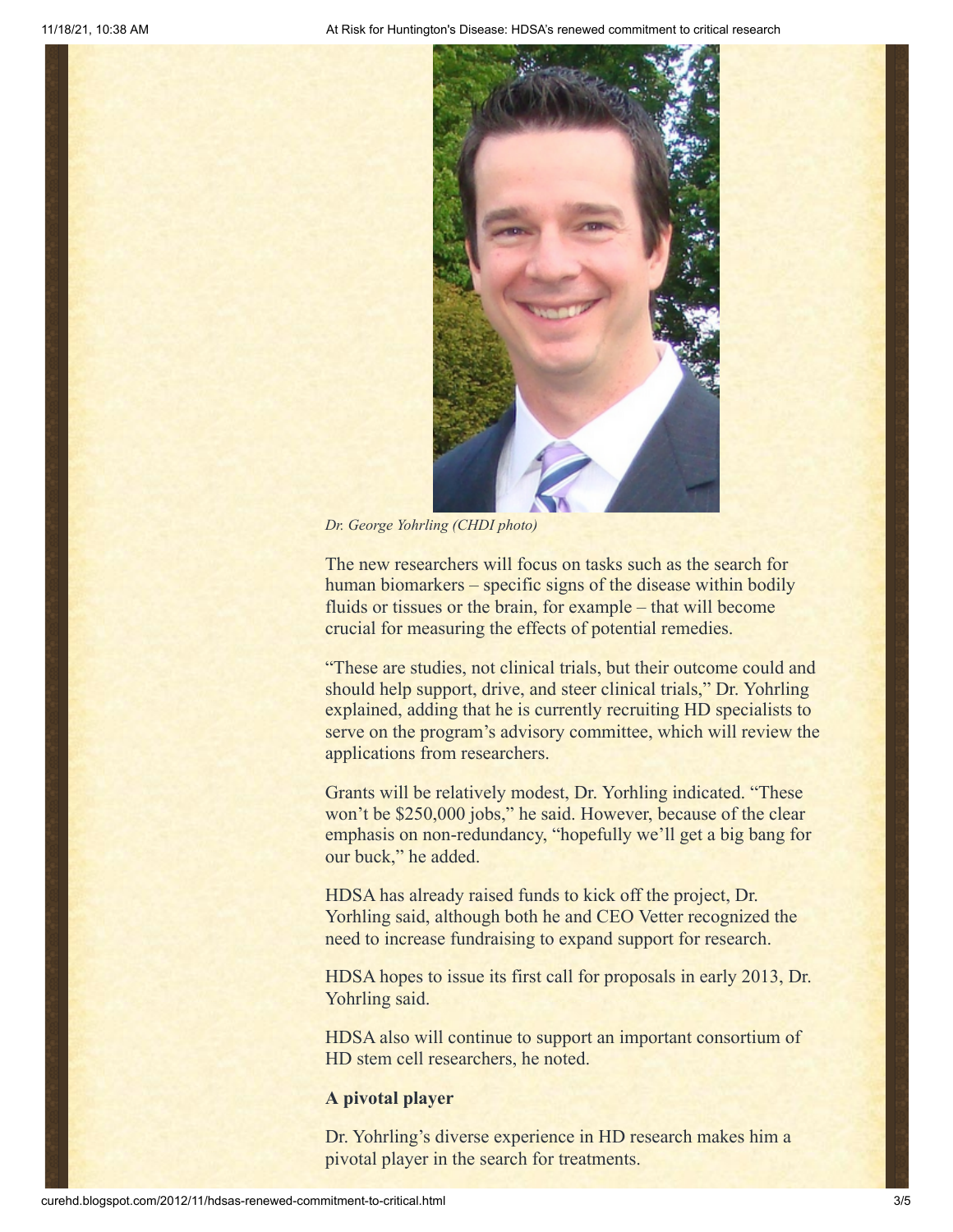11/18/21, 10:38 AM At Risk for Huntington's Disease: HDSA's renewed commitment to critical research

After receiving his Ph.D. in pharmacology from Wake Forest University in 2000, he became the very first post-doctoral researcher in the lab of Jang-Ho Cha, M.D., Ph.D., at Harvard Medical School/Massachusetts General Hospital. (Dr. Cha is a member of the HDSA Board of Trustees and will chair the HD Human Biology Project Advisory committee.) During his two years under Dr. Cha, he "got to see and interact with HD firsthand."

"Any human being with a soul in their body" would be motivated to help, Dr. Yohrling recalls of his initial, serendipitous contact with Dr. Cha and the HD team while in Boston searching for a post-doctoral position. "I was hooked. I felt it was my calling."

Under Dr. Cha, Dr. Yohrling also received an HDF grant.

Dr. Yorhling spent the next five years conducting Alzeimer's disease research at the pharmaceutical giant Johnson & Johnson, followed by two years at Galleon Pharmaceuticals, Inc., researching respiratory conditions.

In 2009 Dr. Yohrling joined CHDI, which he described as a "dream" of an opportunity to focus fully on HD research in a large, resource-rich organization. There he served as director of target assessment and then director of systems biology-pathway assessment. Working with firms and leading HD scientists, he managed millions of dollars in research contracts. He also led the development of [HD Research Crossroads,](http://www.hdresearchcrossroads.org/) an online repository of HD-relevant drug target validation data.

#### **Impacting patients with 'all hands on deck'**

CHDI was "more a behind-the-scenes operation," Dr. Yohrling observed. "HDSA is more of a grassroots, family-oriented foundation. The opportunity to get back to that, while also getting involved in human biology research, was an opportunity too good to ignore."

Responding to the argument that HDSA should let others concentrate on research while putting funds strictly into social services, Dr. Yohrling observed that the HDSA board and HD families want the organization "back involved in research and not to leave it up to the other entities like CHDI, HDF, and the government," although his key responsibilities will include maintaining "an open line of communications" with those and other HD research organizations.

"We're really glad to have someone like George working at HDSA," said Robi Blumenstein, the president of CHDI Management, Inc., which carries out the day-to-day tasks of CHDI's mission. "It just furthers our ability to collaborate."

"I think that HDSA is well-positioned with their centers of excellence around the country," Dr. Yohrling continued. "This is